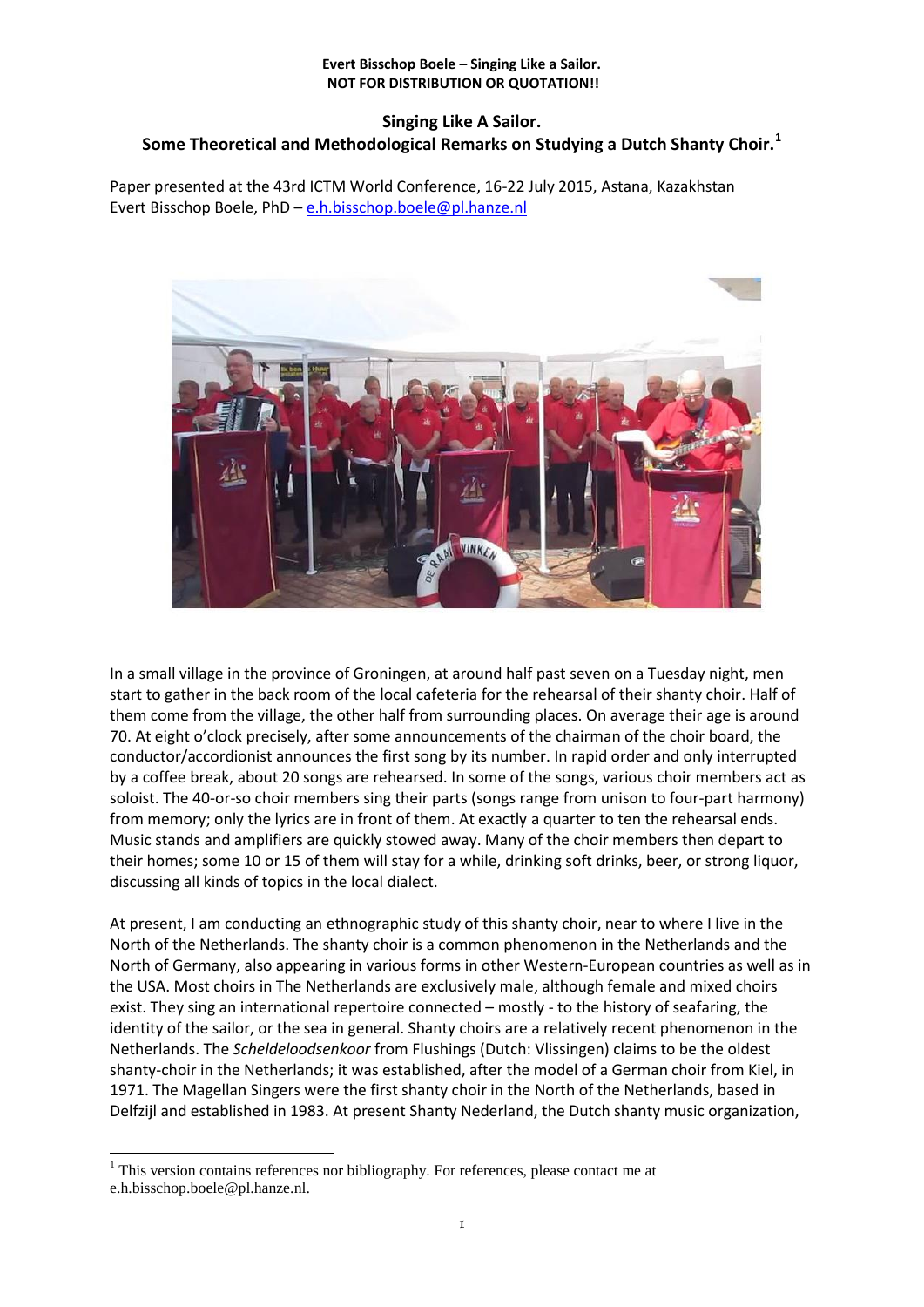has 328 members, most of which are shanty choirs; 99 of them reside in the three Northern provinces of the Netherlands, Friesland (52), Groningen (30) and Drenthe (17). In spite of the amount of choirs and their history of over 50 years now, no serious study of Dutch shanty choirs is currently available, nor do I know of any serious studies from other countries.



The purpose of my study is not to study 'the shanty choir phenomenon', let alone 'the shanty' as a musical repertoire. Such type of studies would include me in an all-too-well known discourse in which the study of musical life is done. I see such studies about imagined groups of 'musickers' or equally imagined musical repertoires as the less interesting stories to tell about musical life in latemodern societies, because concrete idiosyncratic individuals and their 'messy' individual lives too often disappear out of sight – and it is the concerted activity of all those idiosyncratic musical individuals that make up that musical life. My goal at present is to write an ethnographic study of precisely this unique shanty choir at this moment

of time. What concerns me is a study of music as social practice through the study of a particular shanty choir; or more generally, to answer Clifford Geertz' famous question: "What the hell is going on here?".

My study is based in practice theory as formulated by German cultural sociologist Andreas Reckwitz. Practice theory turns attention first to the concrete socio-musical situations in which individuals interact, and then to the more abstract bodily-mental routines behind that – to our "shared and contested ways of doing and saying", or even our shared and contested ways of 'musicking' which lie at the basis of what we might term culture. I understand culture as an inherently ambiguous, hybrid and dynamic phenomenon. A description of 'culture' should lead to what Tim Rice called 'subjectcentered ethnographies' focusing on self-identity in late-modernity. At the background for me always lie powerful ideas expressed in the social theory called ethnomethodology as developed by Harold Garfinkel, whose project it was to shed light on "the socially standardized and standardizing, 'seen but unnoticed', expected, background features of everyday scenes" – for example on, in ethnomethodological terms, 'doing being shanty choir'.

Eventually I hope that my ethnography will shed some light on one of the main topics of ethnomusicological research: the uses and functions of music. The question of 'what people do with music and what music does for people' has, since Alan Merriam put it on the agenda with his famous 1964-list of the functions of music, been answered in many ways. For my research, I base myself on an integration of many previously developed models in a model in which the three main functions of music in late modernity are: affirmation of the self; connection of the self to the world; and regulation of self and others.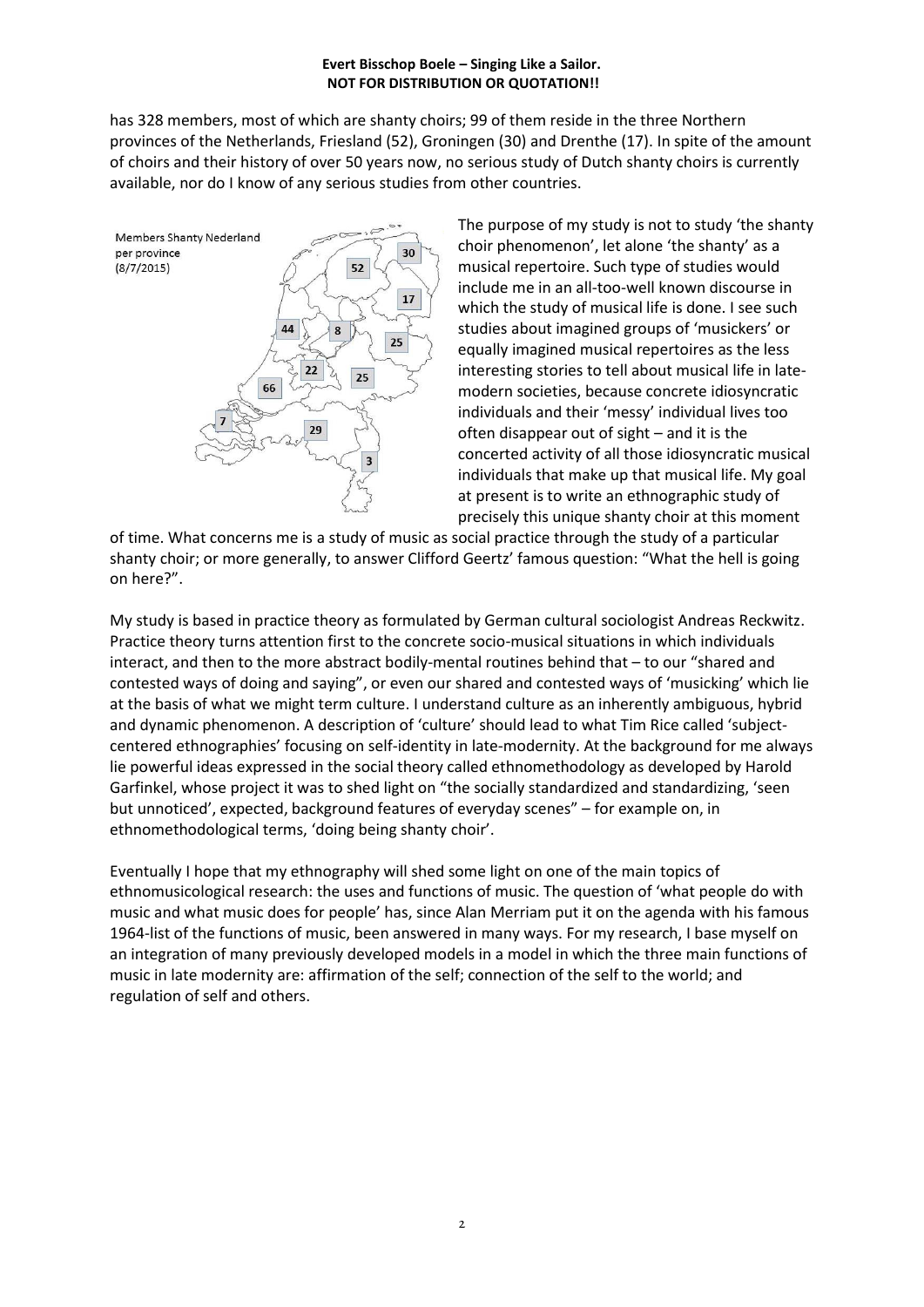

I am still in the early phases of research in this project. I have become a member of the choir and done participant observation, producing field notes, for two years now. What I would like to share with you in this paper, which is a sort of 'interim report', is some thoughts on the value of a metaphor which forced itself into my attention. I would like to make some comments on the value of this metaphor: is it already an early analysis – a 'proto-analysis' - of the data, or has this metaphor a different status?

The metaphor is the metaphor of the ship. After two or three rehearsals I wrote this entry in my fieldwork notebook:

## 19/9/2013

"Maybe the following plays a role: we are no singers, we are members of a shanty choir. On a ship there were no singers, but sailors.

Everybody did everything together, everybody made a contribution in his own way. And it's about power, not beauty."

I took this up a couple of months later:

## 3/12/2013

"It's a male community. Are stories about cancer of the prostate shared in this way on birthdays and parties, or is the shanty choir a distinct occasion? Precisely because it has a 'male' character? Is this the place where men share their sorrow? One step further: is the idea of the 'male society' part of the attraction on the choir members? Is this – sharing life's joys and sorrows between men – what they are looking for? (…) Note: not a woman in sight at rehearsals – apart from the Chinese barkeeper. Is it a happy

coincidence that she is Chinese (and therefore less 'woman')? Women do attend the performances – is the essence of the choir the rehearsal? Is the rehearsal room a ship? Is the bus on the way to a performance a ship?"

The metaphor of the ship has taken a persistent place in my mind over the past two years. Of course because I am studying a choir singing songs about the three S's: Seas, Ships and Sailors. But also because the ship, in a more general sense, seems a fitting metaphor for any welldemarcated socio-musical situation such as a choral rehearsal. For a ship journey, sailors coming from all kinds of places flock together for a limited time (the duration of the voyage) in a limited place (the ship). There is some sort of general goal that unites them (reaching the next harbor; or, more basic, making sure the crew survives and the ship does not sink), and at the same time each sailor has his personal goals, motives, or ex-post-facto explanations: being on a ship; earning money; being away from the family; seeing foreign coasts and harbors; acquiring a professional identity as 'a sailor'; doing a job one is particularly good in; et cetera et cetera.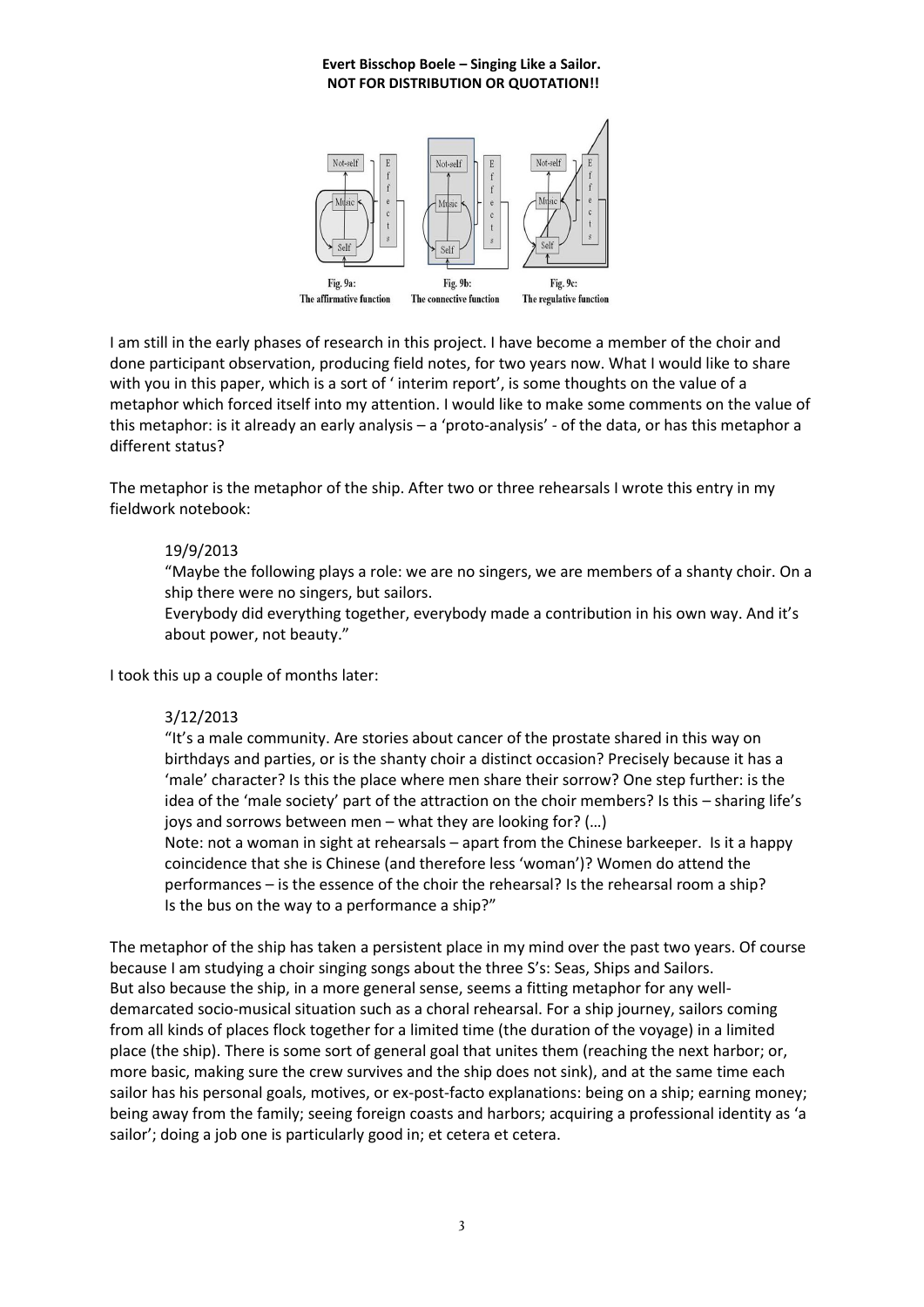It is this what I see when I park my car in front of the rehearsal building and sit for a couple of minutes, watching my fellow members enter the building. They flock together from different directions, coming from different homes, having done different things in the hours before the rehearsal, each bearing his own biography within himself. They unite for a period of two hours to 'perform' the shanty-choir; together they are tentatively 'doing-being-shanty-choir' for two hours, after which they dissolve and will start 'doing-being-something-else'. And figuring out how this 'doing-being-shanty-choir' works, and what it brings the individual members of the choir, is my project.

A good example of this 'doing-being-shanty-choir' is the way it is organized. The choir formally is a Society according to Dutch law – a very specific legal organizational form characterized by the fact that a society has members, the members choose a board which takes care of daily affairs, but members decide about all more fundamental affairs. Of course, any number of people wanting to sing together can in principle do so; but for some reason this choir – and many other choirs – chose to be a society, and as a consequence will behave like what they think is adequate behavior within a society. So not only are there the – legally required – Statuses of the society and the yearly Society Members' Meeting, but for that meeting documents are written and rewritten, speeches are prepared and practised, the rehearsal room is rearranged to demarcate the board members from the ordinary members – a distinction not very important in the weekly rehearsals itself - , and ordinary members may only speak out if they have asked to speak – a phenomenon completely absent in the weekly rehearsals, where an interesting continuous friendly communicational struggle between the conductor and the choir members enrolls, which includes the occasional interruption of the rehearsal for the telling of a dirty joke by the conductor.

It is this 'doing-being-A-Legal-Society' which is apparently part of the 'doing-being-shanty-choir'. So is the 'doing-being-a-rehearsing-choir'. Rehearsals are well-structured and governed by all kinds of more or less implicit rules: for example, the end of the break and therefore the beginning of the second part of the rehearsal seems to be announced by the initiative of one particular choir member who will be the first to leave his seat and walk to his music stand. The decisions on solo singing seem to be made by the conductor alone but informal talks with him reveal that choices are neither random nor based on musical criteria alone; there is a fine line to be walked here, songs are in a sense 'owned' by their soloists, and other shanty choirs are rumored to have split because not enough attention was paid to the way soloists were chosen. And singing three- or four-part harmony equally has its own implicit rules, of which 'parallel motion in thirds and sixths is preferred' seems to be one, and 'it shouldn't sound too rehearsed' may be another one. It is this intricate play of explicit and implicit 'ways of doing and talking' that defines the reality of this choir. And the ship metaphor seems, for now, to be helpful to explain some of the characteristics of this choir.

As I said, the metaphor of the ship came to me early on and is very persistent. At the same time I soon started feeling uncomfortable with it. After having toyed around with it for some time I wrote in my field notes:

## 3/12/2013

"'To be in the same boat'. And also: disappointment – is that it? Is that the explanation? So fast? Does this not exclude the possibility of other interpretations? 'Methodological reserve.'"

'Methodological reserve', I wrote in my field notes, and I would like to linger on that for some moments. Why this reserve? And why is it 'methodological'? To answer that question, we have to take a few steps back.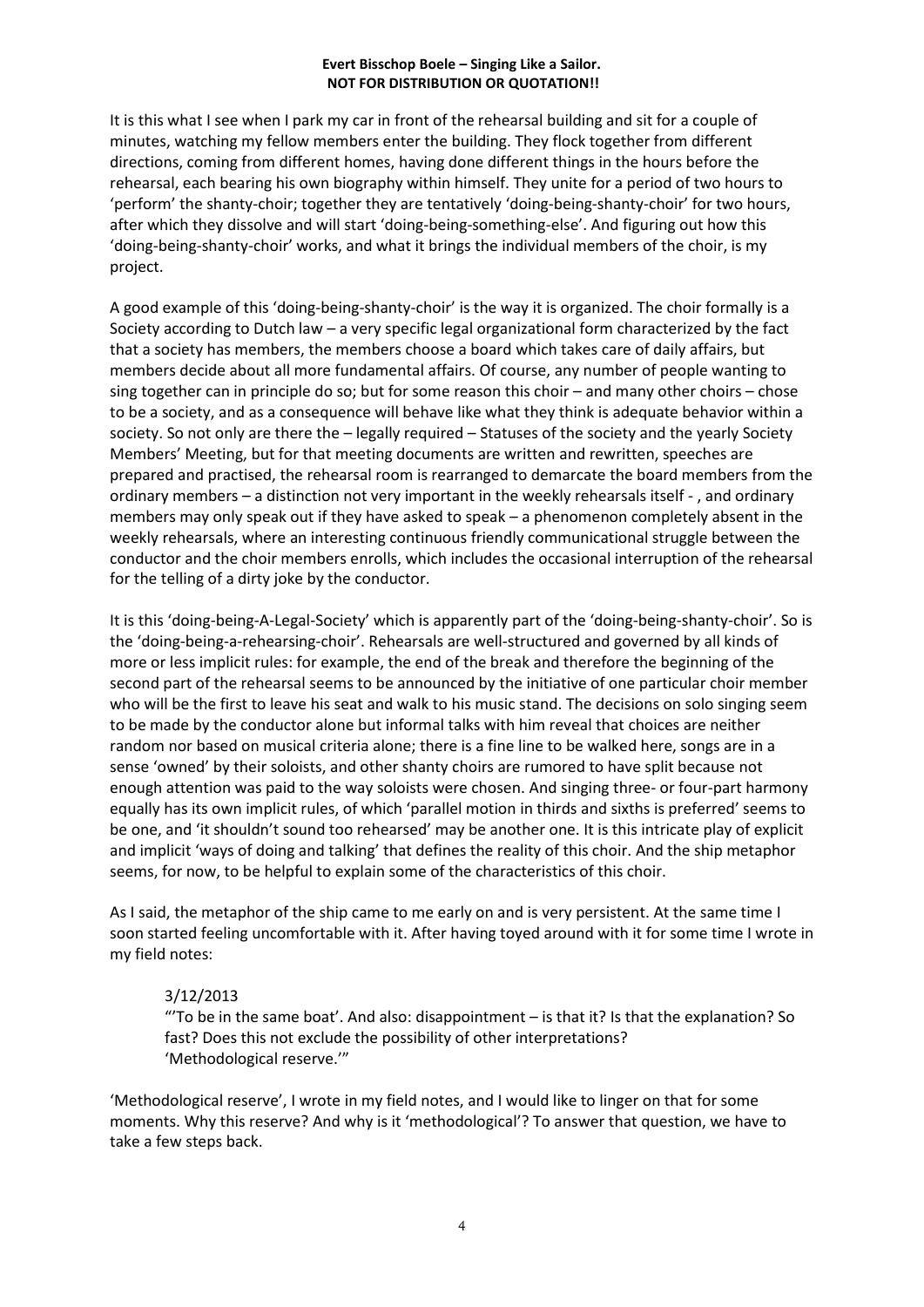Let me start with stating the obvious: my research is an example of what is called 'ethnomusicologyat-home'. Ethnomusicology-at-home is a not-so-intensively discussed concept in ethnomusicology, and methodological questions are either ignored or dismissed as grossly irrelevant because participant observation is the first-and-foremost research method in ethnomusicology anyway, no matter where you are working and who you are.

The matter is of course more complex than that. Participant observation exists thanks to the idea that it "exploits the capacity that any social actor possesses for learning new culture, and the objectivity to which that process gives rise". But when in ethnomusicology-at-home I study the music in my own backyard, the question is not how to learn a new culture; rather, the question is how to look at a rather well-known culture with fresh eyes and, in our case, to listen to it with fresh ears.

In earlier research, I therefor decided to exclude participant observation as a method of data gathering. However, in the present study I wanted consciously to include participant observation again, because I was curious how this would work for me. I therefore made a research design in which I would, in a first phase, join the choir and focus on participant observation, later on – I am precisely at that moment now – combining it with narrative interviews and document study. A classical ethnographic approach.



What gradually became clear in the result of the participant observation, my field notes, is that right from the start I was very present in my notes. This presence soon become more than just the methodological reflexivity necessary to uncover the implicit presumptions of the researcher which – especially in ethnomusicology-at-home – may provide one of the pitfalls of ethnographic data analysis. What took me by surprise is that over the months, my more reflexive field notes kind of 'took over' the more descriptive ones, up to the point where I found myself writing about myself most of the times.



My attempt at participant observation in ethnomusicology-at-home soon turned partly into a form of auto-ethnographical writing I did, and do, not feel at ease with. My research personality does not match with it. I favor the idea of ethnography which reflexively takes into account the researcher's biographical motives and sources, yes, but without making research into a personal form of selfinterpretation. I want to keep up the presumption that ethnographic research is "imaginative writing about real people in real places at real times", as Geertz puts it.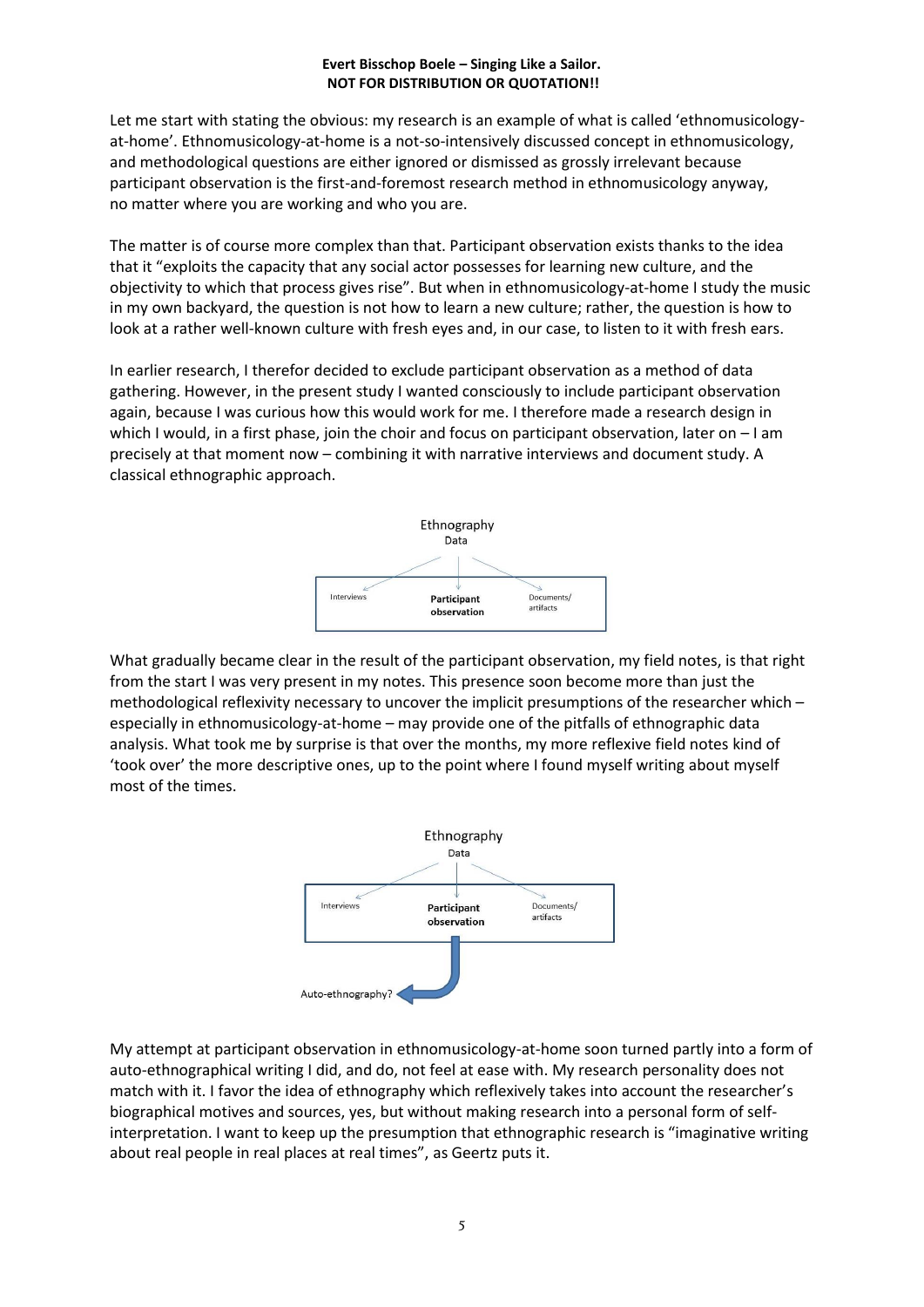It was only gradually that I could untangle the knot I had knitted myself. First I feared that field notes turning into a form of reflexive writing would be a dead end for me. But at some point, I reversed my feelings: as reflexive writing is so important in ethnomusicology-at-

home, why not granting the field notes precisely that value?



What supported me greatly was a central idea I encountered in ethnomethodology, 'the unique adequacy requirement'. This requirement suggests that "analysts be, or become, competent at performing the practices they set out to study" – an idea straightforward for any ethnomusicologist. The idea consists of two elements: ethnographers study an external reality, namely the practices of others. And secondly: to do so, they must develop an adequate interpretation framework for those practices. And then the status of participant observation shifts from a primary data source to a means to fulfill 'the unique adequacy requirement'; or, in Grounded Theory–terms, to generate 'sensitizing concepts' to use in subsequent data analysis.



The fact that participant observation acquires a different function does not mean that concrete practices disappear as data. Of course, in the times of classical fieldwork à la Malinowski researchers could only rely on participant observation, but we now live in the times of 'neo-classical fieldwork' (as German anthropologists Meyer and Schareika put it), where audio-visual recordings enable us – with all restrictions – to 'capture' practices and make them available for a distanced, in a sense 'objectifying' and precise micro-ethnographic analysis. Summing up, in my thinking the ship metaphor is not a result of first – implicit – data analysis anymore; rather, it has become a sensitizing concept prior to any serious analysis of data.

When my choir begins a performance, they always sing the first song in the songbook. It is called 'Het Raaitvinkenlaid' – the song of the Eurasian Reed Warbler (Acrocephalus Scirpaceus). This little bird is the nickname for the inhabitants of the village where the choir is seated. The club anthem, written in the local dialect by one of the very senior choir members, explains that "we sail on big ships", "our crew listens to a beautiful name", "we have to keep on sailing always", and "when we become older